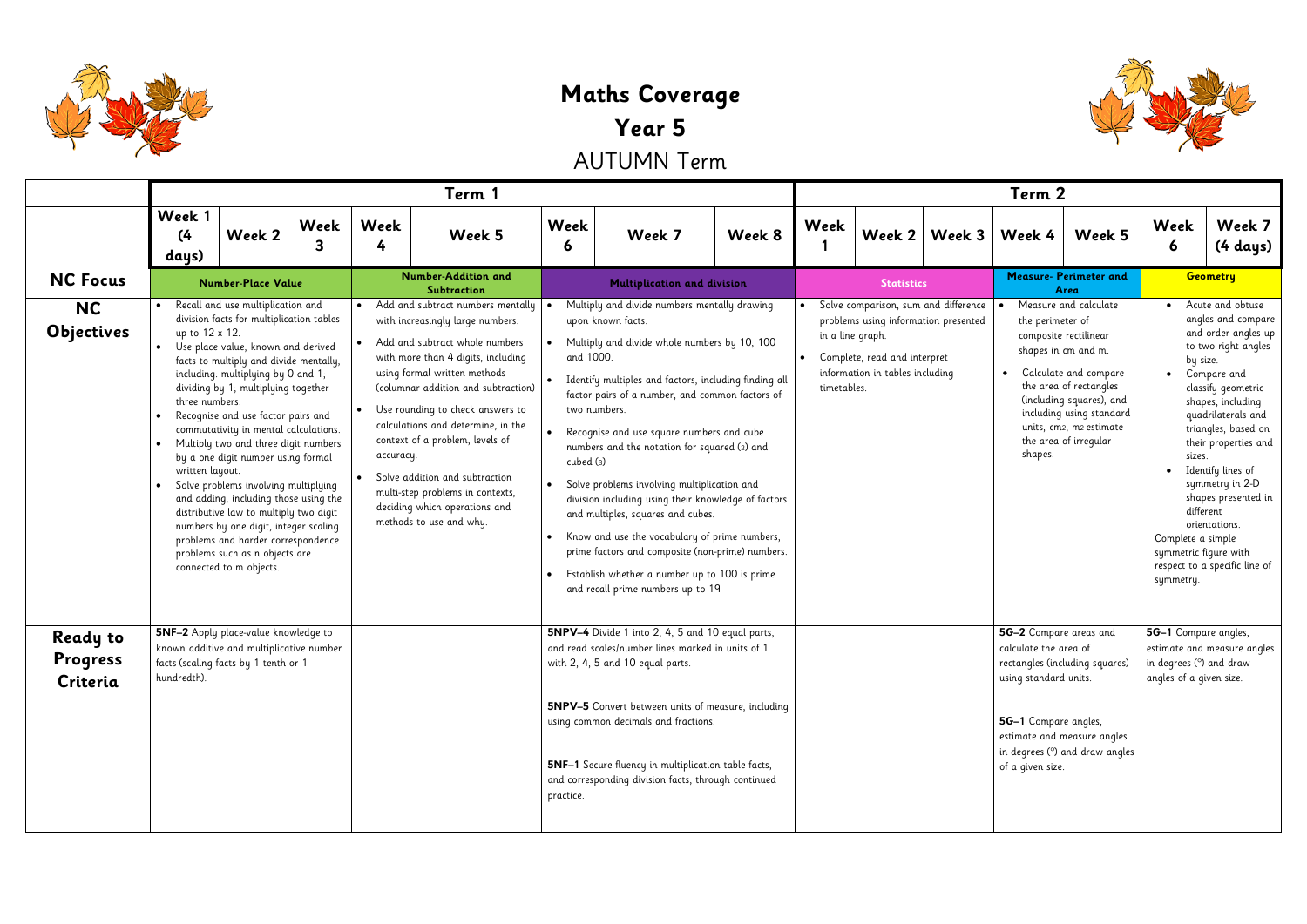|                                         |                                                                                                                                                                                                                                                                                                                                                                                                                                                                    |                                                                                                                                                                                                                                                                                                                         | 5MD-1 Multiply and divide numbers by 10 and 100;                                                                                                                                                                                                                                                              |                                                                                                                                                                      |                                                                                                                                                             |                                                                                                                                           |
|-----------------------------------------|--------------------------------------------------------------------------------------------------------------------------------------------------------------------------------------------------------------------------------------------------------------------------------------------------------------------------------------------------------------------------------------------------------------------------------------------------------------------|-------------------------------------------------------------------------------------------------------------------------------------------------------------------------------------------------------------------------------------------------------------------------------------------------------------------------|---------------------------------------------------------------------------------------------------------------------------------------------------------------------------------------------------------------------------------------------------------------------------------------------------------------|----------------------------------------------------------------------------------------------------------------------------------------------------------------------|-------------------------------------------------------------------------------------------------------------------------------------------------------------|-------------------------------------------------------------------------------------------------------------------------------------------|
|                                         |                                                                                                                                                                                                                                                                                                                                                                                                                                                                    |                                                                                                                                                                                                                                                                                                                         | understand this as equivalent to making a number 10<br>or 100 times the size, or 1 tenth or 1 hundredth times<br>the size.<br><b>5MD-2</b> Find factors and multiples of positive whole                                                                                                                       |                                                                                                                                                                      |                                                                                                                                                             |                                                                                                                                           |
|                                         |                                                                                                                                                                                                                                                                                                                                                                                                                                                                    |                                                                                                                                                                                                                                                                                                                         | numbers, including common factors and common<br>multiples, and express a given number as a product of<br>2 or 3 factors.                                                                                                                                                                                      |                                                                                                                                                                      |                                                                                                                                                             |                                                                                                                                           |
| <b>White Rose</b><br><b>Small Steps</b> | Number to 10,000<br>Roman numerals to 1,000<br>• Round to the nearest 10, 100 and<br>1,000<br><b>Number to 100,000</b><br>$\bullet$<br>Compare and order numbers to<br>100,000<br>Round numbers within 100,000<br>$\bullet$<br>Numbers to a million<br>$\bullet$<br>Counting in 10s, 100s, 1,000s,<br>$\bullet$<br>10,000s and 100,000s<br>Compare and order numbers to a<br>$\bullet$<br>million<br>Round numbers to a million<br>$\bullet$<br>• Negative numbers | Add whole numbers with more than<br>4-digits (column method)<br>• Subtract whole numbers with<br>more than 4-digits (column<br>method)<br>Round to estimate and<br>approximate<br>Inverse operations (addition and<br>$\bullet$<br>subtraction)<br>Multi-step addition and<br>$\bullet$<br>subtraction problems         | Multiples<br>$\bullet$<br>Factors<br><b>Common factors</b><br>Prime factors<br>Square numbers<br>Cube numbers<br>Inverse operations (multiplication and<br>division)<br>Multiply by 10, 100, 1000<br>Divide by 10, 100, 1000<br>Multiply and divide by 10, 100, 1000                                          | Read and interpret line graphs<br>Draw line graphs<br>Use line graphs to solve<br>$\bullet$<br>problems<br>Read and interpret tables<br>Two way tables<br>Timetables | Measure perimeter<br>Calculate perimeter<br>Find unknown<br>lengths<br>Area of rectangles<br>Area of compound<br>shapes<br>Estimate and<br>approximate area | • Identify angles<br>Compare and<br>order angles<br>• Triangles<br>• Quadrilaterals<br>• Lines of symmetry<br>Complete a symmetric figure |
| <b>Year 4 Revisit</b>                   | Rounding – has been has been<br>revisited multiple times during<br>arithmetic but still needs<br>consolidating.<br>• Negative numbers.                                                                                                                                                                                                                                                                                                                             | Exchanging with addition and<br>$\bullet$<br>subtract - has been revisited<br>multiple times during<br>arithmetic but still needs<br>consolidating.<br>• Estimating answers.<br>Rounding to estimate – most<br>calculate exact amounts.<br>• Problem solving $-$ linked to<br>selecting / using the four<br>operations. | • General times tables facts - faster recall needed.<br>• World problems / general problem solving skills<br>involving multiplication and division need<br>consolidation.<br>Rounding to estimate – most calculate exact<br>amounts.<br>Problem solving - linked to selecting / using the<br>four operations. |                                                                                                                                                                      |                                                                                                                                                             |                                                                                                                                           |
| Consolidation                           |                                                                                                                                                                                                                                                                                                                                                                                                                                                                    |                                                                                                                                                                                                                                                                                                                         |                                                                                                                                                                                                                                                                                                               |                                                                                                                                                                      |                                                                                                                                                             |                                                                                                                                           |
| Required                                |                                                                                                                                                                                                                                                                                                                                                                                                                                                                    |                                                                                                                                                                                                                                                                                                                         |                                                                                                                                                                                                                                                                                                               |                                                                                                                                                                      |                                                                                                                                                             |                                                                                                                                           |
| (based on End of                        |                                                                                                                                                                                                                                                                                                                                                                                                                                                                    |                                                                                                                                                                                                                                                                                                                         |                                                                                                                                                                                                                                                                                                               |                                                                                                                                                                      |                                                                                                                                                             |                                                                                                                                           |
| <b>Block Assessments)</b>               |                                                                                                                                                                                                                                                                                                                                                                                                                                                                    |                                                                                                                                                                                                                                                                                                                         |                                                                                                                                                                                                                                                                                                               |                                                                                                                                                                      |                                                                                                                                                             |                                                                                                                                           |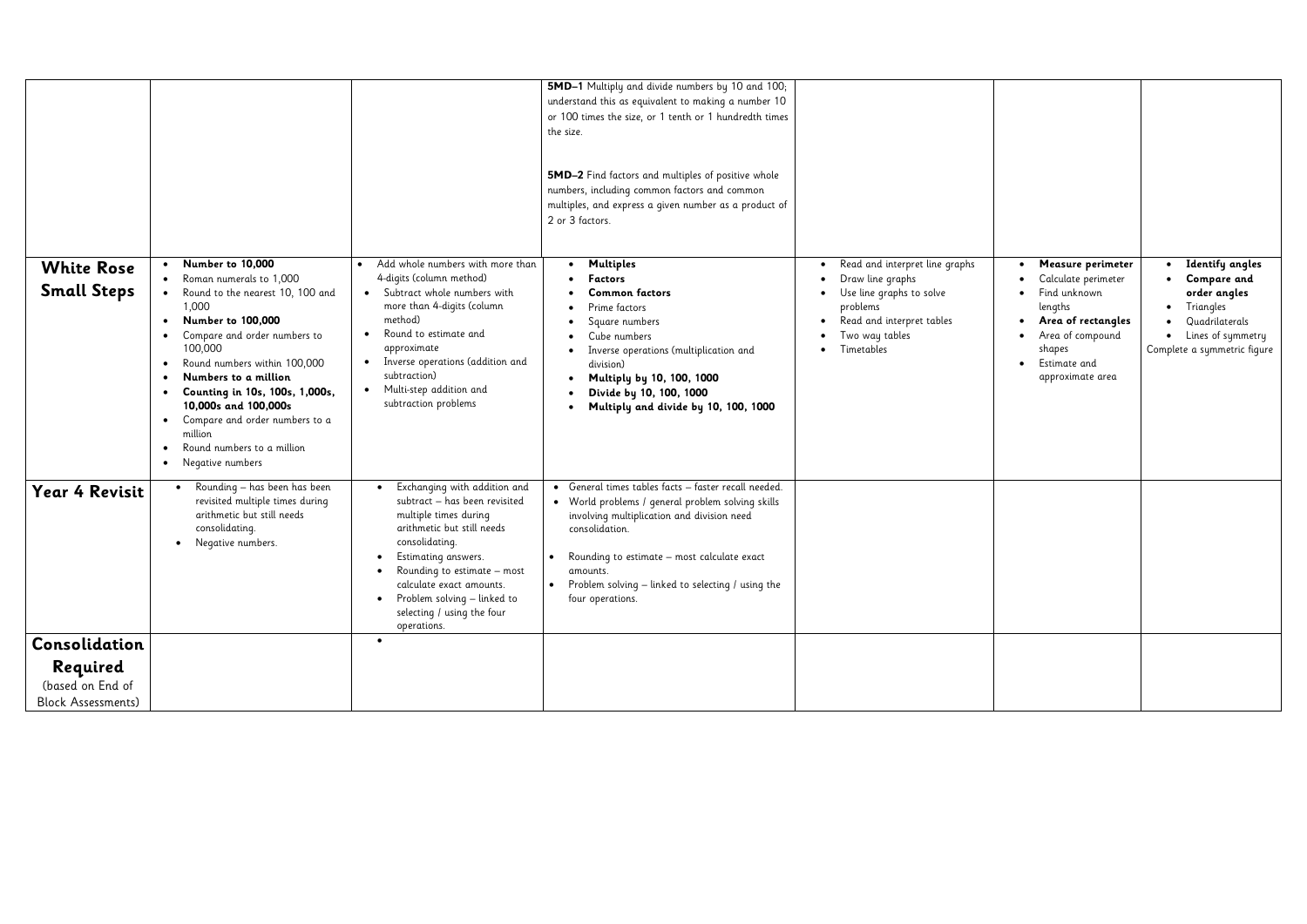

## **Maths Coverage**

## **Year 5**

SPRING Term

|                                |                                  |                                                                                                                                                                                                                                                                                                                                                                                                                                                                                                                                                                | Term 3 |                                    |                                                                                                                                |                                                                                                                                                                         |                                                                                                                   | Term 4                                                                                                                                                                                                                                                                                                                                                                                                                                                                                                                                                                                                              |                                                                                                                                                                                                                                                                                                                                                                                                                                                                                 |                        |                                                                                                                                                                                                                                                                                                                                                                                                                                                                                                                                                                                                                                                                                                                                                |        |                           |  |
|--------------------------------|----------------------------------|----------------------------------------------------------------------------------------------------------------------------------------------------------------------------------------------------------------------------------------------------------------------------------------------------------------------------------------------------------------------------------------------------------------------------------------------------------------------------------------------------------------------------------------------------------------|--------|------------------------------------|--------------------------------------------------------------------------------------------------------------------------------|-------------------------------------------------------------------------------------------------------------------------------------------------------------------------|-------------------------------------------------------------------------------------------------------------------|---------------------------------------------------------------------------------------------------------------------------------------------------------------------------------------------------------------------------------------------------------------------------------------------------------------------------------------------------------------------------------------------------------------------------------------------------------------------------------------------------------------------------------------------------------------------------------------------------------------------|---------------------------------------------------------------------------------------------------------------------------------------------------------------------------------------------------------------------------------------------------------------------------------------------------------------------------------------------------------------------------------------------------------------------------------------------------------------------------------|------------------------|------------------------------------------------------------------------------------------------------------------------------------------------------------------------------------------------------------------------------------------------------------------------------------------------------------------------------------------------------------------------------------------------------------------------------------------------------------------------------------------------------------------------------------------------------------------------------------------------------------------------------------------------------------------------------------------------------------------------------------------------|--------|---------------------------|--|
|                                | Week 1<br>$(4 \text{ days})$     | Week 2                                                                                                                                                                                                                                                                                                                                                                                                                                                                                                                                                         | Week 3 | Week 4                             | Week 5                                                                                                                         | Week 6<br>$(4 \text{ days})$                                                                                                                                            | Week 1                                                                                                            | Week 2                                                                                                                                                                                                                                                                                                                                                                                                                                                                                                                                                                                                              | Week 3                                                                                                                                                                                                                                                                                                                                                                                                                                                                          |                        | Week 4                                                                                                                                                                                                                                                                                                                                                                                                                                                                                                                                                                                                                                                                                                                                         | Week 5 | Week<br>6<br>(4)<br>days) |  |
| <b>NC Focus</b>                |                                  | Multiplication and division                                                                                                                                                                                                                                                                                                                                                                                                                                                                                                                                    |        |                                    | Measurement                                                                                                                    |                                                                                                                                                                         |                                                                                                                   | <b>Fractions</b>                                                                                                                                                                                                                                                                                                                                                                                                                                                                                                                                                                                                    | <b>Number-Decimals</b><br>and Percentages                                                                                                                                                                                                                                                                                                                                                                                                                                       |                        | <b>Decimals</b>                                                                                                                                                                                                                                                                                                                                                                                                                                                                                                                                                                                                                                                                                                                                |        |                           |  |
| <b>NC</b><br><b>Objectives</b> | facts.<br>$\bullet$<br>$\bullet$ | Multiply and divide numbers mentally drawing upon known<br>Multiply numbers up to 4 digits by a one or two digit<br>number using a formal written method, including long<br>multiplication for 2 digit numbers.<br>Divide numbers up to 4 digits by a one digit number using<br>the formal written method of short division and interpret<br>remainders appropriately for the context.<br>Solve problems involving addition and subtraction,<br>multiplication and division and a combination of these,<br>including understanding the use of the equals sign. |        | kg; l and ml]<br>$\bullet$<br>time | example, km and m; cm and m; cm and mm; q and<br>• Understand and use approximate equivalences<br>as inches, pounds and pints. | • Convert between different units of metric measure [for<br>between metric units and common imperial units such<br>Solve problems involving converting between units of | number.<br>$\bullet$<br>$\bullet$<br>mathematical<br>$15$ ]<br>• Add and subtract<br>number.<br>• Multiply proper | Compare and order<br>fractions whose<br>denominators are<br>multiples of the same<br>Identify, name and<br>write equivalent<br>fractions of a given<br>fraction, represented<br>visually including tenths<br>and hundredths.<br>Recognise mixed<br>numbers and improper<br>fractions and convert<br>from one form to the<br>other and write<br>statements >1 as a<br>mixed number [for<br>example $25 + 45 = 65 = 1$<br>fractions with the same<br>denominator and<br>denominators that are<br>multiples of the same<br>fractions and mixed<br>numbers by whole<br>numbers, supported by<br>materials and diagrams. | Compare numbers<br>with the same<br>number of decimal<br>places up to two<br>decimal places.<br>Round decimals<br>$\bullet$<br>with one decimal<br>place to the<br>nearest whole<br>number.<br>Recognise and<br>write decimal<br>equivalents to 1⁄4<br>$\frac{1}{2}$ $\frac{3}{4}$<br>Find the effect of<br>$\bullet$<br>dividing a one or<br>two digit number<br>by 10 or 100,<br>identifying the<br>value of the digits<br>in the answer as<br>ones, tenths or<br>hundredths. | $\bullet$<br>$\bullet$ | Read, write, order and compare<br>numbers with up to three decimal<br>places.<br>Recognise and use thousandths and<br>relate them to tenths, hundredths and<br>decimal equivalents.<br>Round decimals with two decimal<br>places to the nearest whole number<br>and to one decimal place.<br>Solve problems involving numbers up<br>to three decimal places.<br>Recognise the per cent symbol (%) and<br>understand that per cent relates to<br>'number of parts per hundred', and<br>write percentages as a fraction with<br>denominator 100, and as a decimal.<br>Solve problems which require knowing<br>percentage and decimal equivalents of<br>12, 14, 15, 25, 45 and those fractions<br>with a denominator of a multiple of<br>10 or 25 |        |                           |  |

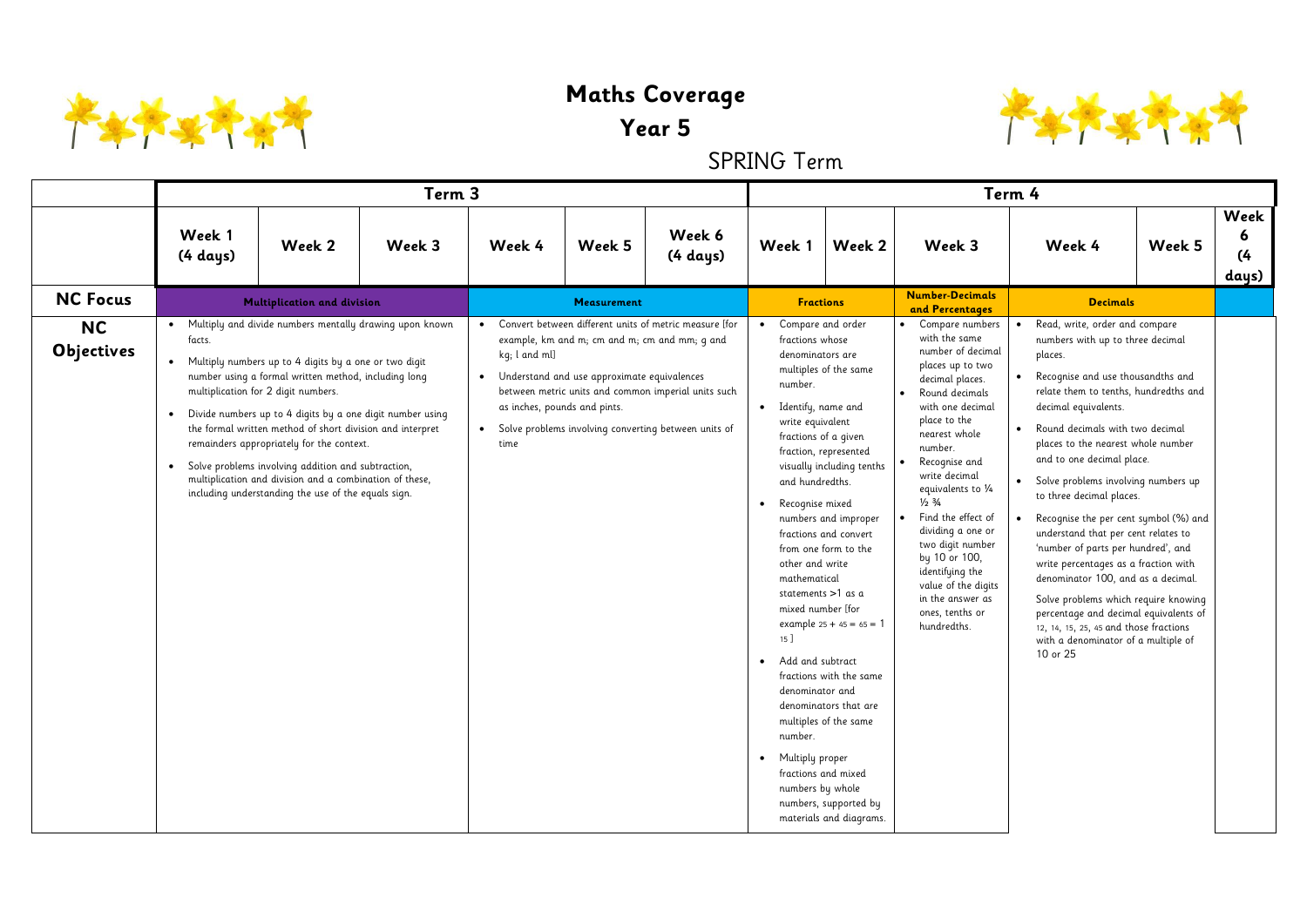| 5NPV-1 Know that<br>10 tenths are<br>equivalent to 1 one,<br>and that 1 is 10 times<br>the size of 0.1.                                                                                                                                                                                                                                                                                                                                                       | <b>5NPV–2</b> Recognise the place value of each<br>digit in numbers with up to 2 decimal<br>places, and compose and decompose<br>numbers with up to 2 decimal places using<br>standard and non-standard partitioning.                                                                                                                                                                                                                                                               |  |
|---------------------------------------------------------------------------------------------------------------------------------------------------------------------------------------------------------------------------------------------------------------------------------------------------------------------------------------------------------------------------------------------------------------------------------------------------------------|-------------------------------------------------------------------------------------------------------------------------------------------------------------------------------------------------------------------------------------------------------------------------------------------------------------------------------------------------------------------------------------------------------------------------------------------------------------------------------------|--|
| Know that 100<br>hundredths are<br>equivalent to 1 one,<br>and that 1 is 100<br>times the size of 0.01.<br>Know that 10<br>hundredths are<br>equivalent to 1 tenth,<br>and that 0.1 is 10<br>times the size of 0.01.<br><b>5NPV-2</b> Recognise<br>the place value of each<br>digit in numbers with<br>up to 2 decimal<br>places, and compose<br>and decompose<br>numbers with up to 2<br>decimal places using<br>standard and non-<br>standard partitioning. | Reason about the location of any number<br>with up to 2 decimals places in the linear<br>number system, including identifying the<br>previous and next multiple of 1 and 0.1<br>and rounding to the nearest of each.<br><b>5NPV-4</b> Divide 1 into 2, 4, 5 and 10<br>equal parts, and read scales/number lines<br>marked in units of 1 with 2, 4, 5 and 10<br>equal parts.<br><b>5NPV-5</b> Convert between units of<br>measure, including using common decimals<br>and fractions. |  |
| Decimals up to 2 d.p.<br>Decimals as fractions (1)<br>Decimals as fractions (2)<br>Understand thousandths<br>Thousands as decimals<br>Rounding decimals<br>Order and compare decimals<br>Understand percentages<br><b>Equivalent F.D.P</b>                                                                                                                                                                                                                    | Percentages as fractions and decimals                                                                                                                                                                                                                                                                                                                                                                                                                                               |  |

|                    |                                                                                                               |                                                                            | Read and write<br>$\bullet$<br>decimal numbers as |                                          |                                            |
|--------------------|---------------------------------------------------------------------------------------------------------------|----------------------------------------------------------------------------|---------------------------------------------------|------------------------------------------|--------------------------------------------|
|                    |                                                                                                               |                                                                            | fractions [ for                                   |                                          |                                            |
|                    |                                                                                                               |                                                                            | example $0.71 =$                                  |                                          |                                            |
|                    |                                                                                                               |                                                                            | 71100]                                            |                                          |                                            |
|                    |                                                                                                               |                                                                            | Solve problems                                    |                                          |                                            |
|                    |                                                                                                               |                                                                            | involving                                         |                                          |                                            |
|                    |                                                                                                               |                                                                            | multiplication and                                |                                          |                                            |
|                    |                                                                                                               |                                                                            | division, including                               |                                          |                                            |
|                    |                                                                                                               |                                                                            | scaling by simple<br>fractions and                |                                          |                                            |
|                    |                                                                                                               |                                                                            | problems involving                                |                                          |                                            |
|                    |                                                                                                               |                                                                            | simple rates.                                     |                                          |                                            |
| <b>Ready to</b>    | 5MD-1 Multiply and divide numbers by 10 and 100; understand                                                   |                                                                            | <b>5NPV-4</b> Divide 1 into 2, 4,                 | 5NPV-1 Know that                         | <b>5NPV-2 Recognise</b>                    |
|                    | this as equivalent to making a number 10 or 100 times the size, or                                            |                                                                            | 5 and 10 equal parts, and                         | 10 tenths are                            | digit in numbers wit                       |
| Progress           | 1 tenth or 1 hundredth times the size.                                                                        |                                                                            | read scales/number lines                          | equivalent to 1 one,                     | places, and compos                         |
| Criteria           |                                                                                                               |                                                                            | marked in units of 1 with 2,                      | and that 1 is 10 times                   | numbers with up to                         |
|                    |                                                                                                               |                                                                            | 4, 5 and 10 equal parts.                          | the size of 0.1.                         | standard and non-s                         |
|                    | 5MD-3 Multiply any whole number with up to 4 digits by<br>any one-digit number using a formal written method. |                                                                            |                                                   | Know that 100                            |                                            |
|                    | 5MD-4 Divide a number with up to 4 digits by a one-digit                                                      |                                                                            |                                                   | hundredths are                           |                                            |
|                    | number using a formal written method, and interpret                                                           |                                                                            | 5F-1 Find non-unit fractions                      | equivalent to 1 one,                     | Reason about the lo                        |
|                    | remainders appropriately for the context.                                                                     |                                                                            | of quantities.                                    | and that 1 is 100                        | with up to 2 decimo                        |
|                    |                                                                                                               |                                                                            |                                                   | times the size of 0.01.                  | number system, incl<br>previous and next n |
|                    |                                                                                                               |                                                                            | 5F-2 Find equivalent                              | Know that 10                             | and rounding to the                        |
|                    |                                                                                                               |                                                                            | fractions and understand that                     | hundredths are                           |                                            |
|                    |                                                                                                               |                                                                            | they have the same value and                      | equivalent to 1 tenth,                   |                                            |
|                    |                                                                                                               |                                                                            | the same position in the linear                   | and that 0.1 is 10                       | 5NPV-4 Divide 1                            |
|                    |                                                                                                               |                                                                            | number system.                                    | times the size of 0.01.                  | equal parts, and red                       |
|                    |                                                                                                               |                                                                            |                                                   | <b>5NPV-2 Recognise</b>                  | marked in units of                         |
|                    |                                                                                                               |                                                                            |                                                   | the place value of each                  | equal parts.                               |
|                    |                                                                                                               |                                                                            | 5F-3 Recall decimal fraction                      | digit in numbers with<br>up to 2 decimal |                                            |
|                    |                                                                                                               |                                                                            | equivalents for , , and , and                     | places, and compose                      |                                            |
|                    |                                                                                                               |                                                                            | for multiples of these proper                     | and decompose                            | <b>5NPV-5</b> Convert b                    |
|                    |                                                                                                               |                                                                            | fractions.                                        | numbers with up to 2                     | measure, including                         |
|                    |                                                                                                               |                                                                            |                                                   | decimal places using                     | and fractions.                             |
|                    |                                                                                                               |                                                                            |                                                   | standard and non-                        |                                            |
|                    |                                                                                                               |                                                                            |                                                   | standard partitioning.                   |                                            |
|                    |                                                                                                               |                                                                            |                                                   |                                          |                                            |
|                    | Multiply 4-digits by 1-                                                                                       | Kilograms and kilometres                                                   | <b>Equivalent fractions</b>                       | Decimals up to 2 d.p.<br>$\bullet$       |                                            |
| <b>White Rose</b>  | digit                                                                                                         | Milligrams and millilitres                                                 | Improper fractions to                             | Decimals as fractions (1)                |                                            |
| <b>Small Steps</b> | Multiply 2-digits (area                                                                                       | Metric units<br>$\bullet$                                                  | mixed numbers                                     | Decimals as fractions (2)                |                                            |
|                    | model)                                                                                                        | Imperial units<br>$\bullet$                                                | Mixed numbers to                                  | Understand thousandths                   |                                            |
|                    | Multiply 2-digits by 2-digits                                                                                 | Converting units of time<br>$\bullet$                                      | improper fractions                                | Thousands as decimals                    |                                            |
|                    | Multiply 3-digits by 2-digits                                                                                 | Timetables Hours, minutes and seconds.<br>$\bullet$                        | Number sequences<br>$\bullet$                     | Rounding decimals                        |                                            |
|                    | Multiply 4-digits by 2-digits<br>$\bullet$                                                                    | Years, months, weeks and days.<br>$\bullet$                                | Compare and order<br>$\bullet$                    | Order and compare decimals               |                                            |
|                    | Divide 4-digits by 1-digit<br>$\bullet$<br>Divide with remainders                                             | Analogue to digital – 12 hour.<br>$\bullet$                                | fractions less than 1                             | Understand percentages<br>$\bullet$      |                                            |
|                    | $\bullet$                                                                                                     | Analogue to digital – 24 hour<br>$\bullet$<br>What is volume?<br>$\bullet$ | Compare and order<br>fractions greater than 1     |                                          | Percentages as fractions and decima        |
|                    |                                                                                                               | Compare volume<br>$\bullet$                                                | Add and subtract<br>$\bullet$                     | <b>Equivalent F.D.P</b>                  |                                            |
|                    |                                                                                                               |                                                                            | fractions                                         |                                          |                                            |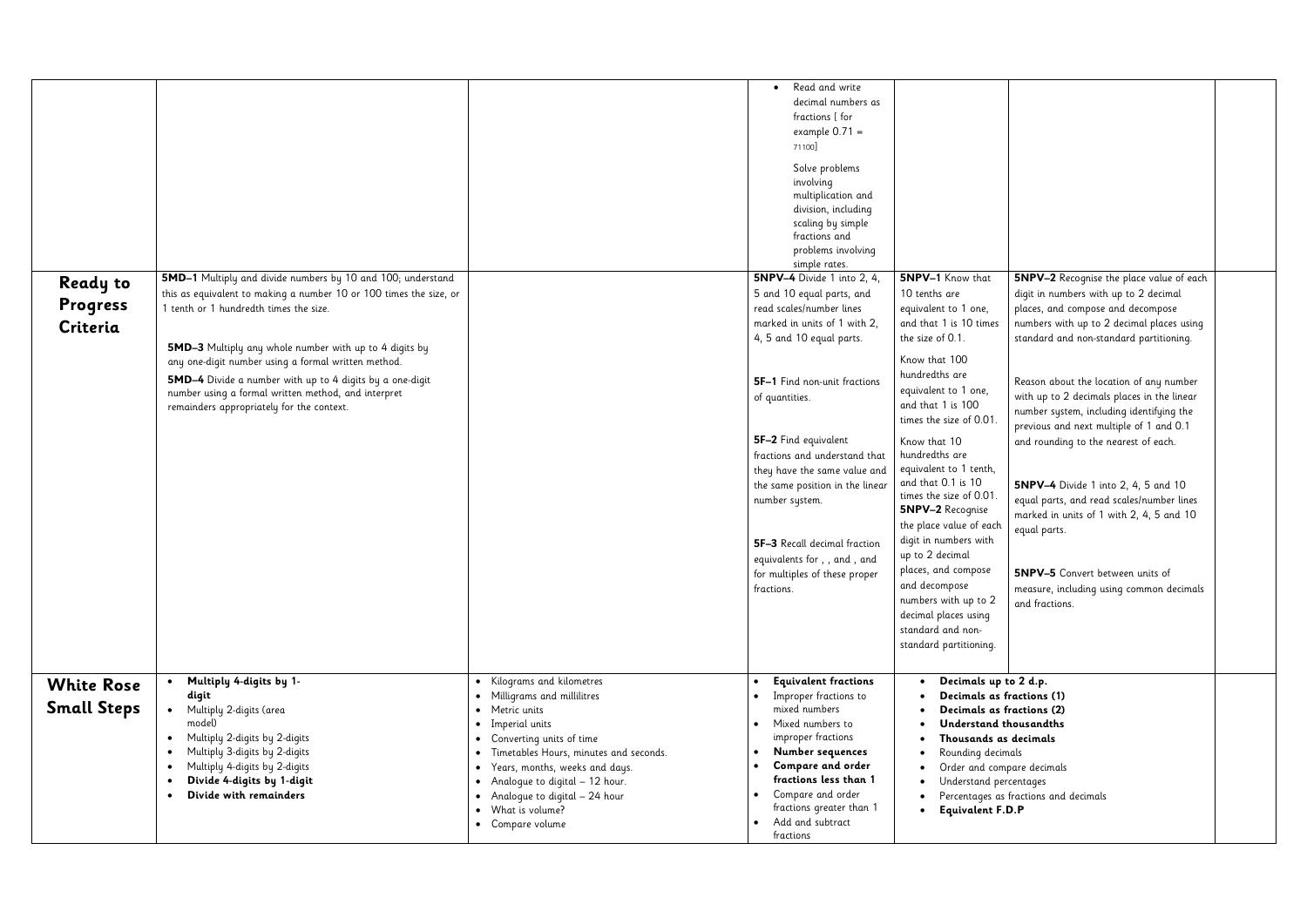|                           |                                                                        | Estimate volume<br>$\bullet$                | Add fractions within 1<br>٠                 |                             |
|---------------------------|------------------------------------------------------------------------|---------------------------------------------|---------------------------------------------|-----------------------------|
|                           |                                                                        | Estimate capacity<br>$\bullet$              | Add 3 or more fractions                     |                             |
|                           |                                                                        |                                             | <b>Add fractions</b>                        |                             |
|                           |                                                                        |                                             | Add mixed numbers<br>$\bullet$              |                             |
|                           |                                                                        |                                             | <b>Subtract fractions</b>                   |                             |
|                           |                                                                        |                                             | Subtract mixed numbers                      |                             |
|                           |                                                                        |                                             | Subtract - breaking the<br>$\bullet$        |                             |
|                           |                                                                        |                                             | whole                                       |                             |
|                           |                                                                        |                                             | Subtract 2 mixed<br>$\bullet$               |                             |
|                           |                                                                        |                                             | numbers                                     |                             |
|                           |                                                                        |                                             | Multiply unit fractions by                  |                             |
|                           |                                                                        |                                             | an integer                                  |                             |
|                           |                                                                        |                                             | Multiply non-unit<br>$\bullet$              |                             |
|                           |                                                                        |                                             | fractions by an integer                     |                             |
|                           |                                                                        |                                             | Multiply mixed numbers                      |                             |
|                           |                                                                        |                                             | by integers                                 |                             |
|                           |                                                                        |                                             | Fraction of an amount<br>$\bullet$          |                             |
|                           |                                                                        |                                             | Using fractions as                          |                             |
|                           |                                                                        |                                             | operators                                   |                             |
| Year 4 Revisit            | General times tables facts - faster recall needed.                     | Hours, minutes and seconds.<br>$\bullet$    | Covered during lockdown<br>$\bullet$        | Fractions of a<br>$\bullet$ |
|                           | World problems / general problem solving skills involving<br>$\bullet$ | Years, months, weeks and days.<br>$\bullet$ | - would be beneficial to                    | - identifying               |
|                           | multiplication and division need consolidation.                        | Analogue to digital - 12 hour.<br>$\bullet$ | revisit key steps (R2P                      | Different repre             |
|                           |                                                                        | Analogue to digital - 24 hour<br>$\bullet$  | criteria).                                  | decimals.                   |
|                           |                                                                        | Converting between km and m<br>$\bullet$    | Factor pairs and<br>$\bullet$               |                             |
|                           |                                                                        |                                             | multiplying 3 number                        |                             |
|                           |                                                                        |                                             | definitely needs<br>consolidating but other |                             |
|                           |                                                                        |                                             | steps have been                             |                             |
|                           |                                                                        |                                             | consolidated through                        |                             |
|                           |                                                                        |                                             | arithmetic questions.                       |                             |
| Consolidation             |                                                                        | $\bullet$                                   |                                             | $\bullet$                   |
| Required                  |                                                                        |                                             |                                             |                             |
| (based on End of          |                                                                        |                                             |                                             |                             |
|                           |                                                                        |                                             |                                             |                             |
| <b>Block Assessments)</b> |                                                                        |                                             |                                             |                             |

| $\bullet$ | Fractions of an amount e.g. when a hundred grid represents one<br>- identifying which fraction of the grid is shaded.<br>Different representations of fractions e.g. words / fractions /<br>decimals. |  |
|-----------|-------------------------------------------------------------------------------------------------------------------------------------------------------------------------------------------------------|--|
|           |                                                                                                                                                                                                       |  |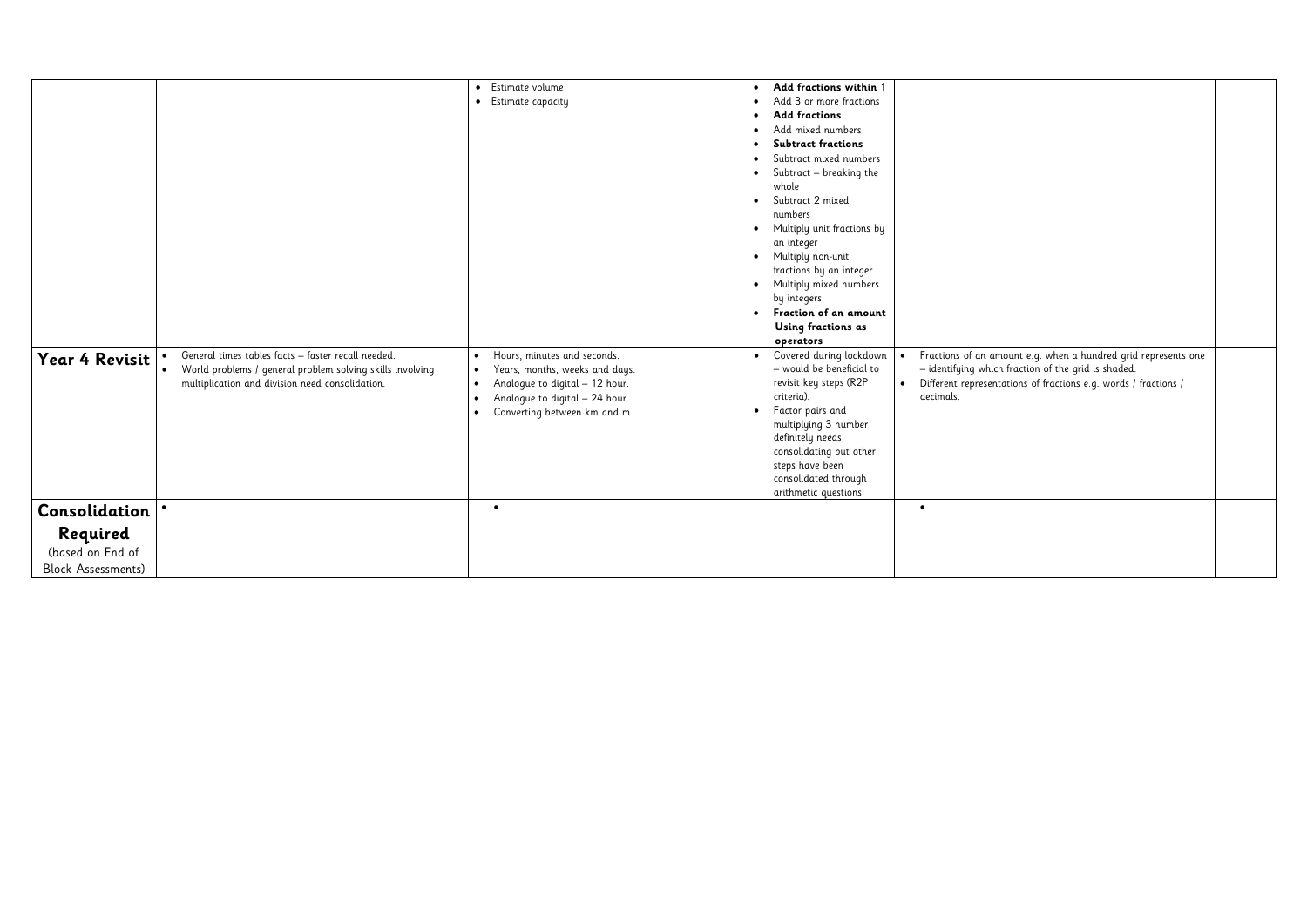

## **Maths Coverage Year 5** SUMMER Term

类

|                                |                                             |                                                                                                                                                                                                                                                                                                                                                                                                                                                                                                                                                                                                                                                                                                        | Term 5             |                 |                                                                                                                                                                                                                                                                                                                   |                                                                                                     |                                                                                                                                                                              |                                                   |          | Term 6                                                                                                                                                                            |                                                                   |                                                                                                                                                                                                                                                                                                                                                                                                                                                                                                                                                                                                                                           |                              |
|--------------------------------|---------------------------------------------|--------------------------------------------------------------------------------------------------------------------------------------------------------------------------------------------------------------------------------------------------------------------------------------------------------------------------------------------------------------------------------------------------------------------------------------------------------------------------------------------------------------------------------------------------------------------------------------------------------------------------------------------------------------------------------------------------------|--------------------|-----------------|-------------------------------------------------------------------------------------------------------------------------------------------------------------------------------------------------------------------------------------------------------------------------------------------------------------------|-----------------------------------------------------------------------------------------------------|------------------------------------------------------------------------------------------------------------------------------------------------------------------------------|---------------------------------------------------|----------|-----------------------------------------------------------------------------------------------------------------------------------------------------------------------------------|-------------------------------------------------------------------|-------------------------------------------------------------------------------------------------------------------------------------------------------------------------------------------------------------------------------------------------------------------------------------------------------------------------------------------------------------------------------------------------------------------------------------------------------------------------------------------------------------------------------------------------------------------------------------------------------------------------------------------|------------------------------|
|                                | Week 1                                      | Week 2                                                                                                                                                                                                                                                                                                                                                                                                                                                                                                                                                                                                                                                                                                 | Week 3<br>(4 days) | Week 4          | Week 5                                                                                                                                                                                                                                                                                                            | Week 6                                                                                              | Week 1                                                                                                                                                                       | Week 2                                            | Week $3$ | Week 4                                                                                                                                                                            | Week 5                                                            | Week 6                                                                                                                                                                                                                                                                                                                                                                                                                                                                                                                                                                                                                                    | Week 7<br>$(3 \text{ days})$ |
| <b>NC Focus</b>                | <b>Decimals</b>                             |                                                                                                                                                                                                                                                                                                                                                                                                                                                                                                                                                                                                                                                                                                        |                    | <b>Decimals</b> |                                                                                                                                                                                                                                                                                                                   | <b>Consolidation</b><br><b>Four operations</b><br>(Year 4<br><b>Multiplication and</b><br>division) | <b>Consolidation</b><br><b>Four operations</b><br>(Year 4<br><b>Multiplication</b><br>and division)                                                                          | <b>Geometry- Position and</b><br><b>Direction</b> |          | <b>Geometry: Properties of Shape</b>                                                                                                                                              |                                                                   |                                                                                                                                                                                                                                                                                                                                                                                                                                                                                                                                                                                                                                           |                              |
| <b>NC</b><br><b>Objectives</b> | equivalents.<br>decimal place.<br>$\bullet$ | Read, write, order and compare numbers<br>with up to three decimal places.<br>Recognise and use thousandths and relate<br>them to tenths, hundredths and decimal<br>Round decimals with two decimal places<br>to the nearest whole number and to one<br>Solve problems involving numbers up to<br>three decimal places.<br>Recognise the per cent symbol (%) and<br>understand that per cent relates to<br>'number of parts per hundred', and write<br>percentages as a fraction with<br>denominator 100, and as a decimal.<br>Solve problems which require knowing<br>percentage and decimal equivalents of 12,<br>14, 15, 25, 45 and those fractions with a<br>denominator of a multiple of 10 or 25 |                    | 1000.           | Solve problems involving number up to<br>three decimal places.<br>Multiply and divide whole numbers and<br>those involving decimals by 10, 100 and<br>Use all four operations to solve problems<br>involving measure [ for example, length,<br>mass, volume, money] using decimal<br>notation, including scaling. |                                                                                                     | Estimate, compare and calculate<br>$\bullet$<br>pounds and pence.<br>• Solve simple measure and money<br>problems involving fractions and<br>decimals to two decimal places. | different measures including money in             | changed  | Identify, describe and<br>represent the position<br>of a shape following a<br>reflection or translation,<br>using the appropriate<br>language, and know<br>that the shape has not | $\bullet$<br>Angles<br>$\bullet$<br>reflex angles.<br>degrees (0) | Geometry- Properties of Shapes and<br>Identify 3D shapes, including cubes and<br>other cuboids, from 2D representations.<br>Use the properties of rectangles to<br>deduce related facts and find missing<br>lengths and angles.<br>Distinguish between regular and<br>irregular polygons based on reasoning<br>about equal sides and angles.<br>Know angles are measured in degrees:<br>estimate and compare acute, obtuse and<br>Draw given angles, and measure them in<br>Identify: angles at a point and one<br>whole turn (total 360%), angles at a<br>point on a straight line and 1/2 a turn<br>(total 180%) other multiples of 90% |                              |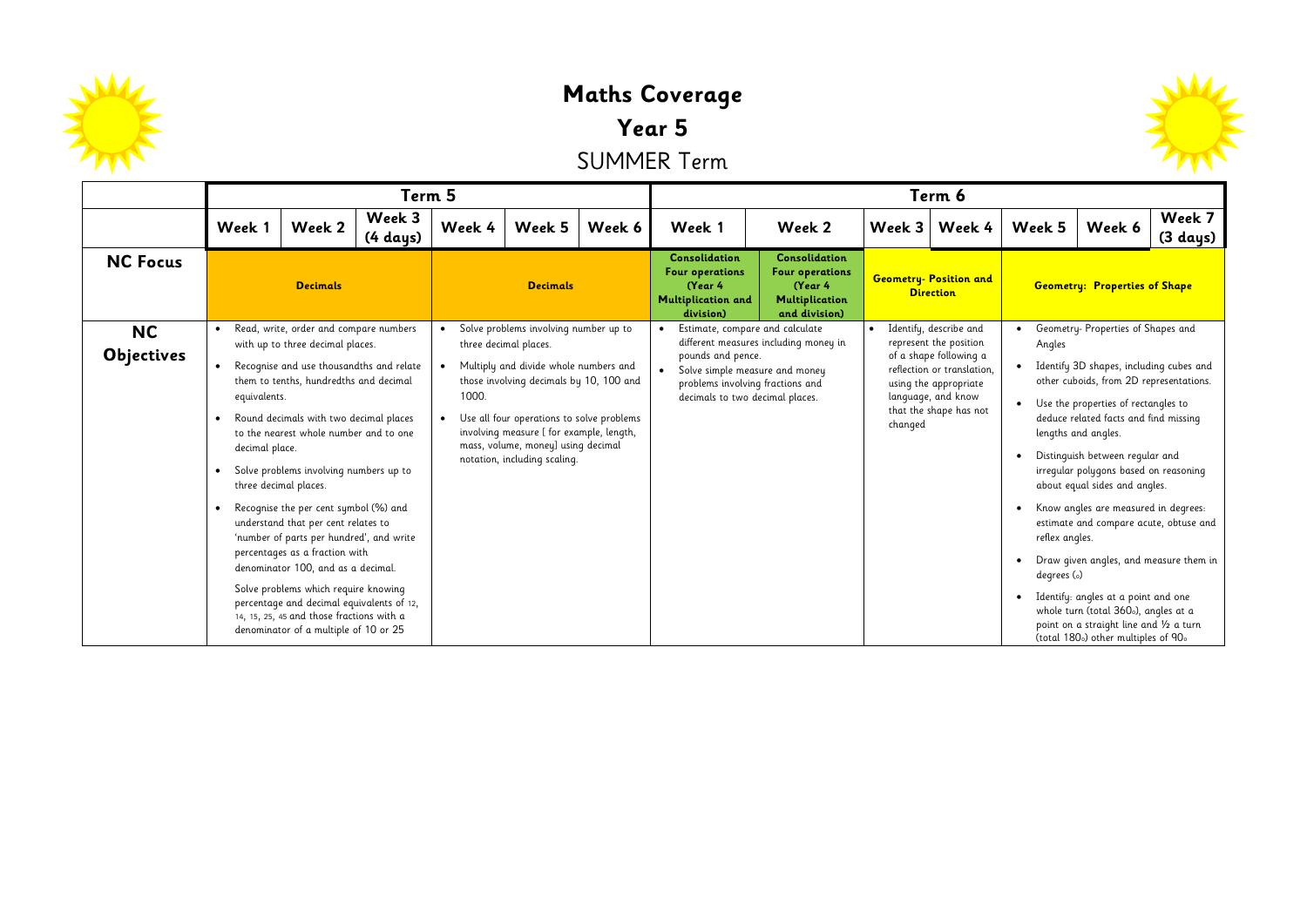| <b>Ready to</b>                         | <b>5NPV-5</b> Convert between units of measure,                                                                                                                                                                                                                                                                                                                                                                                                                                                                                                                                                                                                                                          | <b>5NPV-2</b> Recognise the place value of each                                                                                                                                                                                                                                                                       | 5MD-1 Multiply                                                                                                                                                                                                                                                      | <b>5NPV-5</b> Convert                                                                                           |                                                                                                                                                                                                                                                                                                                                                              |
|-----------------------------------------|------------------------------------------------------------------------------------------------------------------------------------------------------------------------------------------------------------------------------------------------------------------------------------------------------------------------------------------------------------------------------------------------------------------------------------------------------------------------------------------------------------------------------------------------------------------------------------------------------------------------------------------------------------------------------------------|-----------------------------------------------------------------------------------------------------------------------------------------------------------------------------------------------------------------------------------------------------------------------------------------------------------------------|---------------------------------------------------------------------------------------------------------------------------------------------------------------------------------------------------------------------------------------------------------------------|-----------------------------------------------------------------------------------------------------------------|--------------------------------------------------------------------------------------------------------------------------------------------------------------------------------------------------------------------------------------------------------------------------------------------------------------------------------------------------------------|
|                                         | including using common decimals and fractions.                                                                                                                                                                                                                                                                                                                                                                                                                                                                                                                                                                                                                                           | digit in numbers with up to 2 decimal places,                                                                                                                                                                                                                                                                         | and divide                                                                                                                                                                                                                                                          | between units of                                                                                                |                                                                                                                                                                                                                                                                                                                                                              |
| Progress                                | 5NPV-4 Divide 1 into 2, 4, 5 and 10 equal                                                                                                                                                                                                                                                                                                                                                                                                                                                                                                                                                                                                                                                | and compose and decompose numbers with up                                                                                                                                                                                                                                                                             | numbers by 10                                                                                                                                                                                                                                                       | measure, including                                                                                              |                                                                                                                                                                                                                                                                                                                                                              |
| Criteria                                | parts, and read scales/number lines marked in<br>units of 1 with 2, 4, 5 and 10 equal parts.                                                                                                                                                                                                                                                                                                                                                                                                                                                                                                                                                                                             | to 2 decimal places using standard and non-<br>standard partitioning.                                                                                                                                                                                                                                                 | and 100;<br>understand this as                                                                                                                                                                                                                                      | using common decimals<br>and fractions.                                                                         |                                                                                                                                                                                                                                                                                                                                                              |
|                                         | 5F-1 Find non-unit fractions of quantities.                                                                                                                                                                                                                                                                                                                                                                                                                                                                                                                                                                                                                                              | NPV- 3 Reason about the location of any<br>number with up to 2 decimals places in the                                                                                                                                                                                                                                 | equivalent to<br>making a number                                                                                                                                                                                                                                    | <b>5NPV-2</b> Recognise the                                                                                     |                                                                                                                                                                                                                                                                                                                                                              |
|                                         | 5F-2 Find equivalent fractions and understand<br>that they have the same value and the same<br>position in the linear number system.                                                                                                                                                                                                                                                                                                                                                                                                                                                                                                                                                     | linear number system, including identifying the<br>previous and next multiple of 1 and 0.1 and<br>rounding to the nearest of each.                                                                                                                                                                                    | 10 or 100 times<br>the size, or 1<br>tenth or 1<br>hundredth times<br>the size.                                                                                                                                                                                     | place value of each<br>digit in numbers with<br>up to 2 decimal places,<br>and compose and<br>decompose numbers |                                                                                                                                                                                                                                                                                                                                                              |
|                                         | 5F-3 Recall decimal fraction equivalents for,,<br>and, and for multiples of these proper<br>fractions.                                                                                                                                                                                                                                                                                                                                                                                                                                                                                                                                                                                   | 5NPV-4 Divide 1 into 2, 4, 5 and 10 equal<br>parts, and read scales/number lines marked in<br>units of 1 with 2, 4, 5 and 10 equal parts.                                                                                                                                                                             | $5MD-3$<br>Multiply any                                                                                                                                                                                                                                             | with up to 2 decimal<br>places using standard<br>and non-standard                                               |                                                                                                                                                                                                                                                                                                                                                              |
|                                         | <b>5NPV-2</b> Recognise the place value of each<br>digit in numbers with up to 2 decimal places,<br>and compose and decompose numbers with up<br>to 2 decimal places using standard and non-<br>standard partitioning.<br>NPV- 3 Reason about the location of any<br>number with up to 2 decimals places in the<br>linear number system, including identifying the<br>previous and next multiple of 1 and 0.1 and<br>rounding to the nearest of each.<br><b>5NPV-4</b> Divide 1 into 2, 4, 5 and 10 equal<br>parts, and read scales/number lines marked in<br>units of 1 with 2, 4, 5 and 10 equal parts.<br><b>5NPV-5</b> Convert between units of measure,                             | <b>5NPV-5</b> Convert between units of measure,<br>including using common decimals and<br>fractions.                                                                                                                                                                                                                  | whole number<br>with up to 4<br>digits by any<br>one-digit<br>number using a<br>formal written<br>method.<br><b>5MD-4 Divide</b><br>a number with<br>up to 4 digits<br>by a one-digit<br>number using a<br>formal written<br>method, and<br>interpret<br>remainders | partitioning.                                                                                                   |                                                                                                                                                                                                                                                                                                                                                              |
|                                         | including using common decimals and fractions.                                                                                                                                                                                                                                                                                                                                                                                                                                                                                                                                                                                                                                           |                                                                                                                                                                                                                                                                                                                       | appropriately<br>for the context.                                                                                                                                                                                                                                   |                                                                                                                 |                                                                                                                                                                                                                                                                                                                                                              |
| <b>White Rose</b><br><b>Small Steps</b> | Adding decimals within 1<br>$\bullet$<br>Subtracting decimals within 1<br>$\bullet$<br>Complements to 1<br>$\bullet$<br>Adding decimals - crossing the whole<br>$\bullet$<br>Adding decimals with the same number<br>$\bullet$<br>of decimal places<br>Subtracting decimals with the same<br>$\bullet$<br>number of decimal places<br>Adding decimals with a different number<br>$\bullet$<br>of decimal places<br>Subtracting decimals with a different<br>٠<br>number of decimal places<br>Adding and subtracting wholes and<br>$\bullet$<br>decimals<br>Decimal sequences<br>$\bullet$<br>Multiplying decimals by 10, 100 and<br>٠<br>1,000<br>Dividing decimals by 10, 100 and 1,000 | Decimals up to 2 d.p.<br>٠<br>Decimals as fractions (1)<br>Decimals as fractions (2)<br>Understand thousandths<br>Thousands as decimals<br>Rounding decimals<br>$\bullet$<br>Order and compare decimals<br>٠<br>Understand percentages<br>٠<br>Percentages as fractions and decimals<br>Equivalent F.D.P<br>$\bullet$ |                                                                                                                                                                                                                                                                     |                                                                                                                 | Measuring angles in<br>degrees<br>Measuring with a<br>protractor (1)<br>Measuring with a<br>protractor (2)<br>Drawing lines and<br>angles accurately<br>Calculating angles on<br>a straight line<br>Calculating angles<br>around a point<br>Calculating lengths<br>and angles in shapes<br>Regular and irregular<br>polygons<br>Reasoning about 3D<br>shapes |

| $\bullet$<br>$\bullet$ | Position in the first quadrant<br>Reflection<br>Reflection with coordinates |
|------------------------|-----------------------------------------------------------------------------|
| $\bullet$<br>$\bullet$ | Translation<br>Translation with                                             |
|                        | coordinates<br>below                                                        |
|                        |                                                                             |
|                        |                                                                             |
|                        |                                                                             |
|                        |                                                                             |